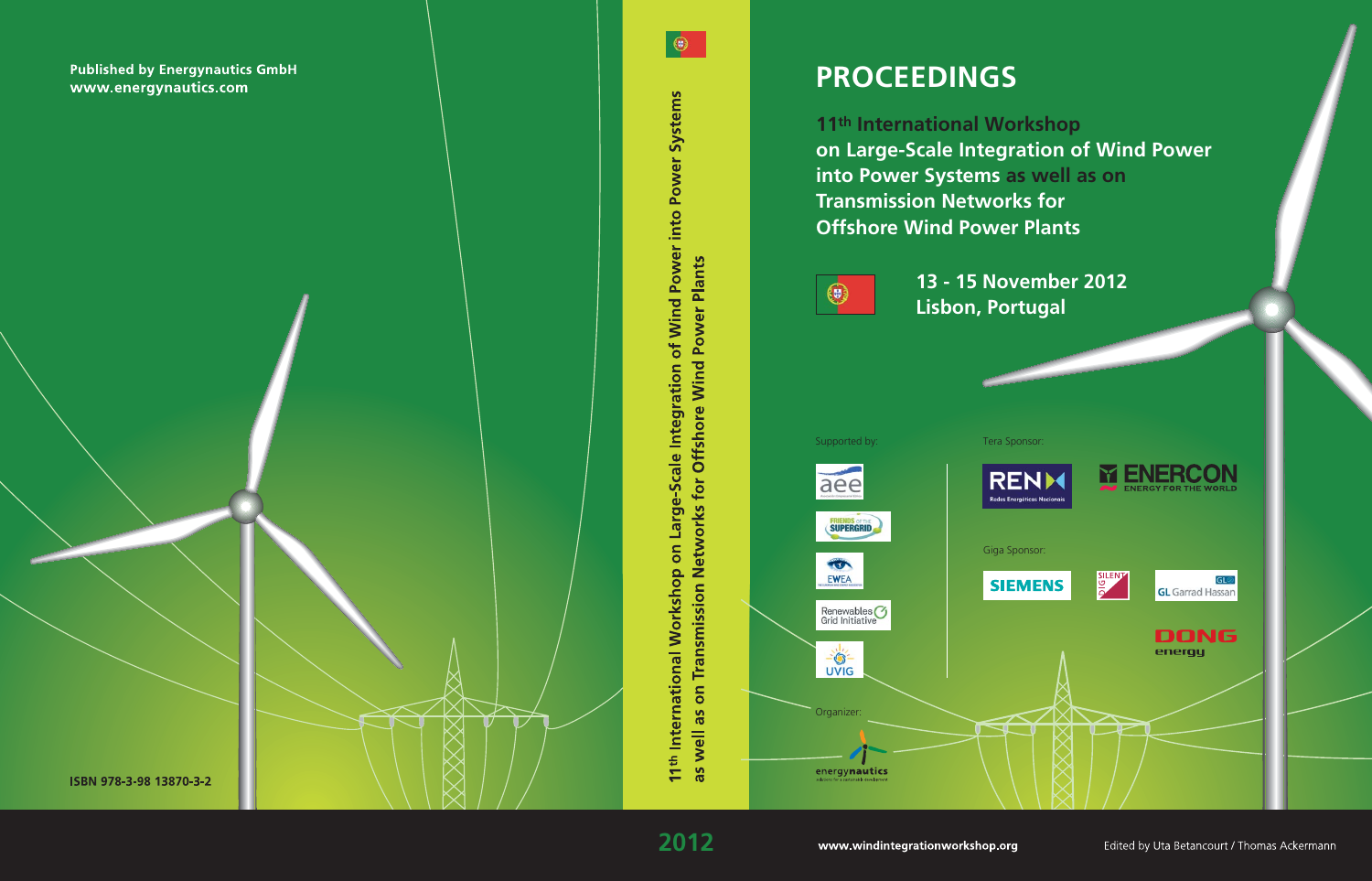

# **PROCEEDINGS**

# 11<sup>th</sup> International Workshop on Large-Scale Integration of Wind Power into Power Systems as well as on Transmission Networks for Offshore Wind Power Plants

13 - 15 November 2012 **Lisbon, Portugal** 

Edited by Uta Betancourt / Thomas Ackermann

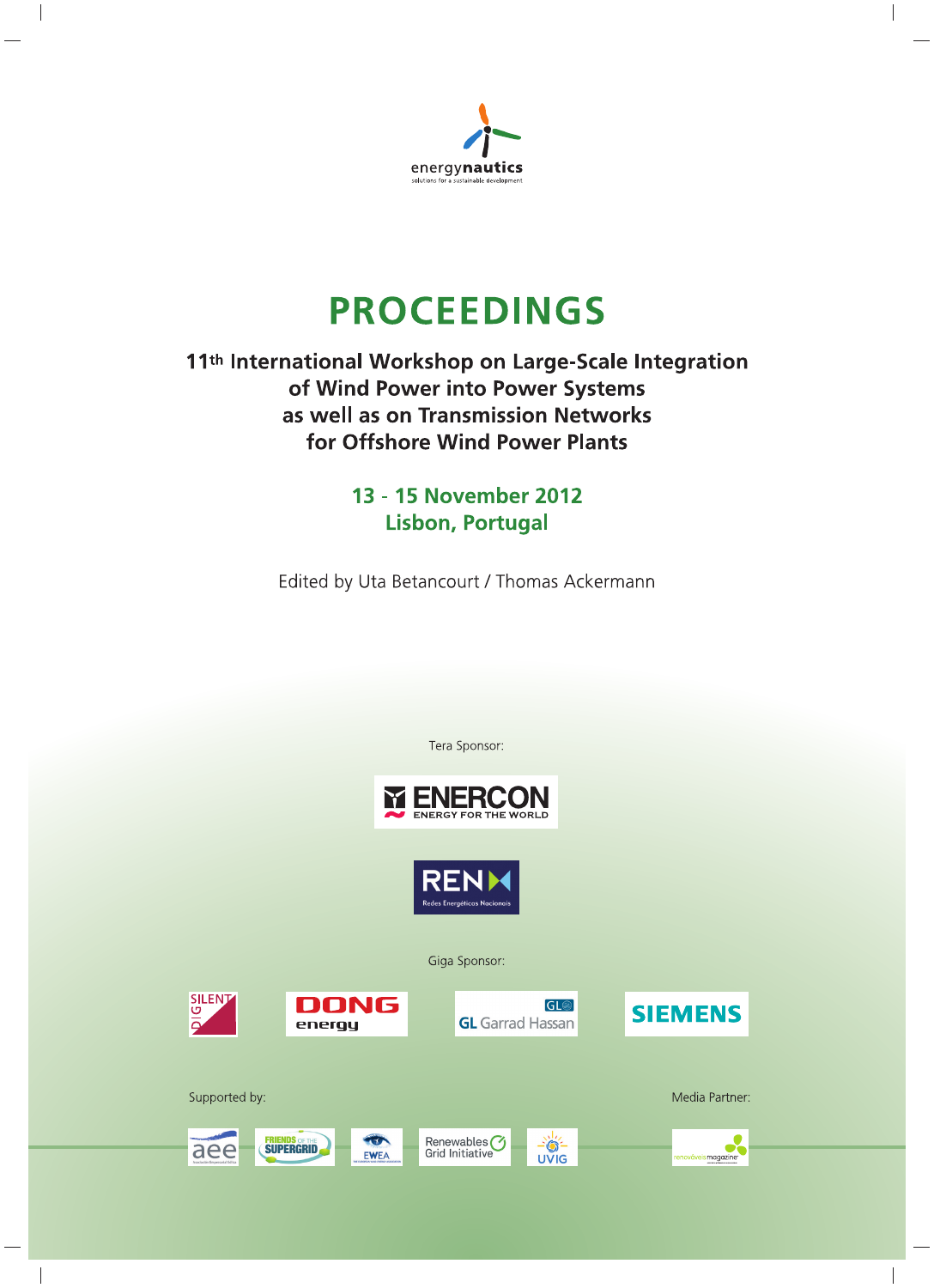# **Imprint**

Proceedings of the 11th International Workshop on Large-Scale Integration of Wind Power into Power Systems as well as on Transmission Networks for Offshore Wind Power Plants published in 2012 by

> Energynautics GmbH Mühlstraße 51 63225 Langen **Germany** www.energynautics.com info@energynautics.com

All rights reserved. No part of this publication may be reproduced, transmitted or stored in a retrieval system in any form or by any means without permission in writing from the respective author.

ISBN 978-3-98 13870-5-6

Cover design by: Sabine Leskien, Berlin, Germany

Printed by Kopierart GbR, Berlin, Germany http://kopierart.de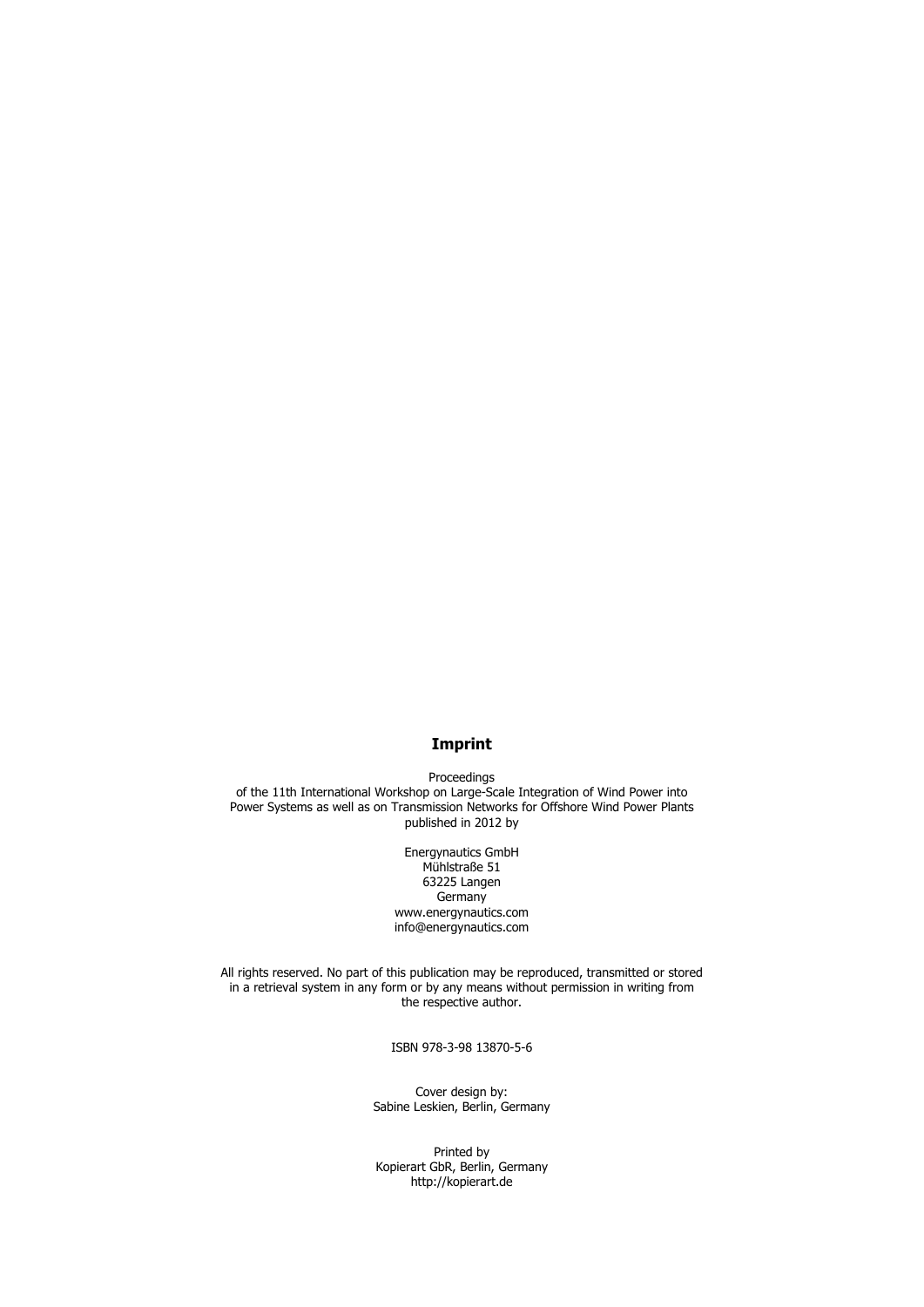# **Welcome to the 11th International Workshop on Large-Scale Integration of Wind Power into Power Systems as well as on Transmission Networks for Offshore Wind Power Plants**

We have the great pleasure to welcome you to the  $11<sup>th</sup>$  edition of the *International Workshop on Large-*Scale Integration of Wind Power into Power Systems as well as on Transmission Networks for Offshore Wind Power Plants in Lisbon, Portugal.

While the first of these workshops was held  $12\frac{1}{2}$  years ago at the Royal Institute of Technology, Stockholm, Sweden in March 2000 with 4 sessions in total, this year we received such a large number of outstanding abstracts that we can offer now a two-and-a-half day program with 26 sessions.

While the focus of the first workshop was on HVDC transmission technology, including HVDC transmission networks, the key topics have changed continuously over the past years, reflecting the shifting focuses in the area of wind integration: modelling issues, national grid integration experience, market issues as well as grid code issues were key topics of previous workshops. This way, the workshop has developed into a renowned international platform for discussing the subject of grid integration of wind power into existing power systems.

The general purpose of this workshop, however, has not changed over the past years: It is to get researchers, economists and practicing engineers from different fields relating to wind power and transmission systems to exchange their knowledge and discuss their experience in the area of largescale integration of wind power into power systems and transmission networks for offshore wind farms. The emphasis of this workshop is again on both theoretical discussion and practical applications.

Because of the high interest in the workshop proceedings, we will again submit this year's proceedings to international libraries and organisations who operate citation index systems such as the (i) FIZ - Fach Informations Zentrum Karlsruhe, (ii) Elsevier, (iii) ETDE, (iV) Reuters, (V) Compendex, (Vi) ThomsonCitationIndex so that the proceedings are more easily available for academia and industry world-wide.

The  $11<sup>th</sup>$  Wind Integration Workshop forms the anchor workshop for a number of related events such as the Tutorials for the Solar Integration Workshop (November 11, 2012) and Tutorials on Wind Turbine Modelling (November 12/13, 2012) and the 2nd International Workshop on Integration of Solar Power into Power Systems (November 12/13, 2012).

This workshop would not be possible without our sponsors and we would like to thank them for their support. Our **Tera Sponsors** this year are: the Portuguese TSO **REN** and the wind turbine manufacturer **Enercon** (Germany), our **Giga Sponsors**: the consulting and software company **DIgSILENT** (Germany), the energy group **DONG energy** (Denmark), the renewable energy consultancy **GL Garrad Hassan** (USA) and the wind turbine manufacturer **Siemens Wind** (Denmark). In addition, the workshop is supported by the Spanish Wind Energy Association **aee** (Spain), the European Wind Energy Association **EWEA,** Friends of the Supergrid **FOSG**, the **Renewables Grid Initiative** (Germany), the Utility Variable Generation Integration Group **UVIG** (USA) and the publisher **renovávais magazine** (Portugal). And above all, we would like to thank the Portuguese TSO **REN** for its general support and local assistance.

We would also like to thank all those who supported the organizers of this workshop: José Osorio (REN) and Ana Estanqueiro (LNEG, Portugal), the International Advisory Committee as well as Uta Betancourt, Jörg Braun and Ines Drewianka (all Energynautics, Germany).

Enjoy some inspiring days in Lisbon and seize the numerous networking possibilities!

Thomas Ackermann energynautics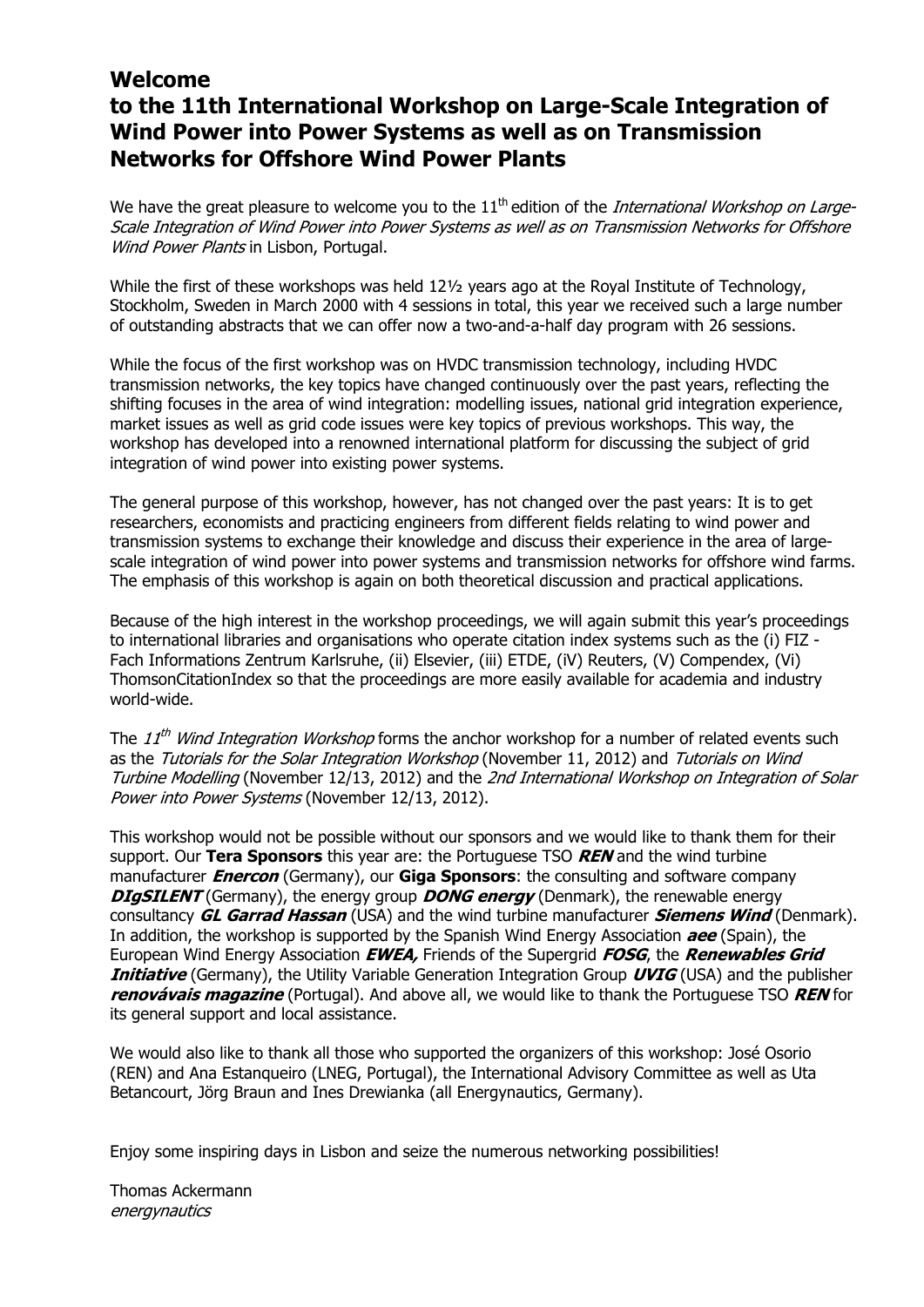# **Table of Contents**

# Session 1: Keynote Session

14:00 – 15:30 / 13 November 2012 / Room Alfama / Session chair: Thomas Ackermann, (Energynautics, Germany)

#### **Keynote**

R. Cartaxo (CEO/Chairman REN)

#### **The Impact of Electric Mobility in Allowing a Safe Increase of the Penetration of Wind Power in the Iberian System**

J. A. Peças Lopes, M. Rosa, P. Almeida (University of Porto, Portugal)

# **From Lessons Learned to Future Opportunities**

T. Ponce de Leão (LNEG, Portugal)

#### **Operating Spanish and Portuguese Power Grid with Significant Wind: Dynamics and Control Challenges**

Bikash C. Pal (Imperial College London, UK) / J. P. S. Catalão (University of Beira Interior, Portugal)

# Session 2A: ENTSO-E Network Code Discussion

16:15 – 18:30 / 13 November 2012 / Room Alfama / Session chair: Paul Gardner (GL Garrad Hassan, United Kingdom)

#### **Asymmetrical Current Injection Addressed by ENTSO-E Draft Network Code - Requirements & Development of Technology for WEC**

V. Diedrichs, H. Lorenzen (University of Applied Sciences Wilhelmshaven, Germany), I. Mackensen,

S. Gertjegerdes (Enercon, Germany)

#### **Paper:**

**Current Development of the ENTSO-E NC RfG in the Light of European Wind Integration**  J. Duddy, F. Martin, I. Skrypalle, F. Van Hulle, S. Wachtel (EWEA WG GCR)

# **Presentations:**

**Mandatory Grid Code Requirements Versus Ancillary Services (EWEA WG GCR)**  S. Wachtel (GE Wind, Germany)

**Critical Technical Aspects for Wind Power in the ENTSO**‐**E NC RfG (EWEA WG GCR)**  I. Skrypalle (REpower Systems, Germany)

**Harmonisation: the Way Forward (EWEA WG GCR)**  F. van Hulle (EWEA, Belgium)

**The ENTSO-E NC RfG, Common Interpretations and the Way Towards Implementation**  R. Pfeiffer (Amprion, Germany)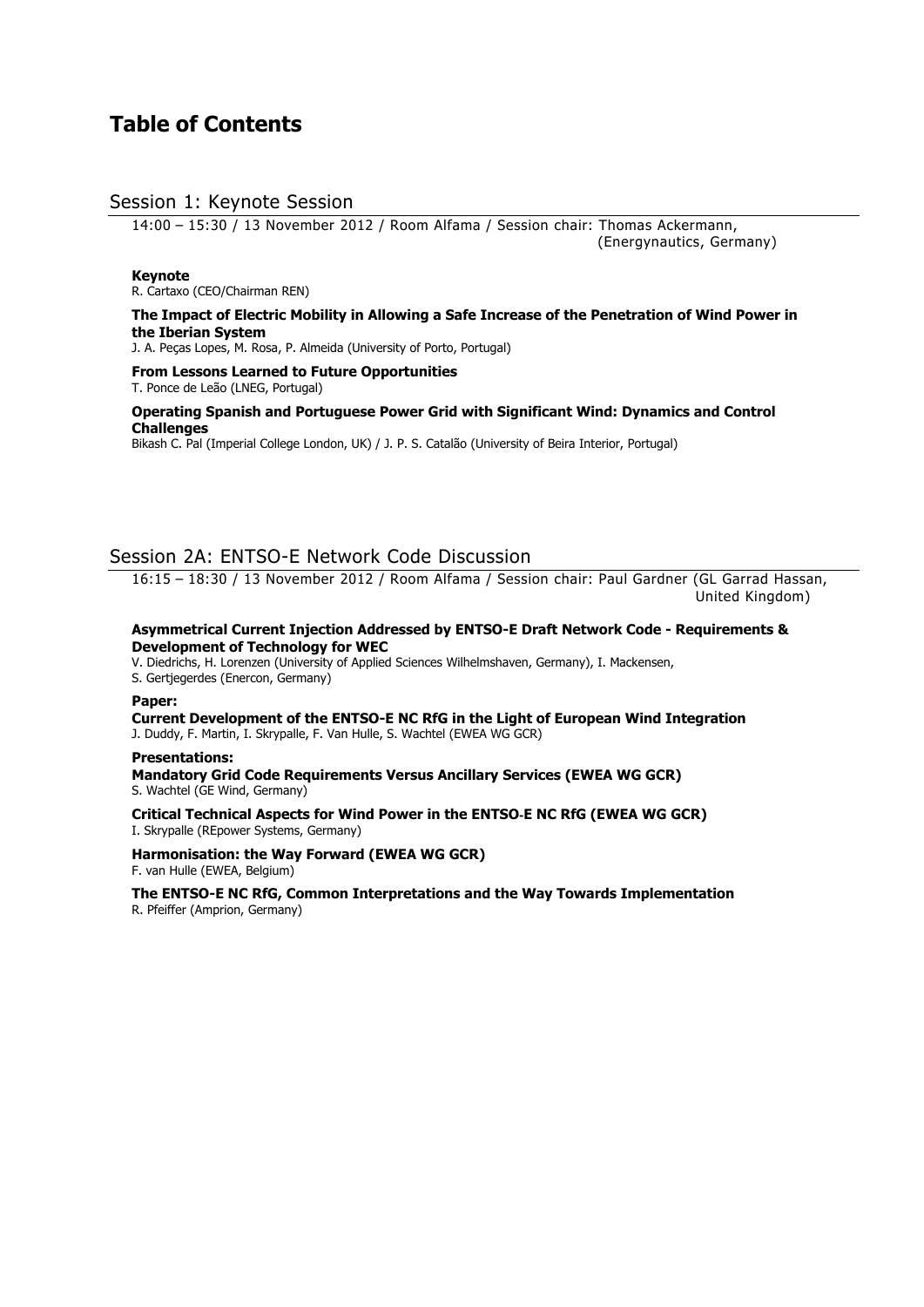# Session 2B: Wind & Solar Integration: Planning & Operation Issues

16:15 – 18:30 / 13 November 2012 / Room Castelo I/II / Session chair: Charles Smith (UVIG, USA)

#### **The Western Wind and Solar Integration Study - Phase 2**

D. Lew, G. Brinkman, E. Ibanez, B.-M. Hodge (NREL, USA), J. King (RePPAE, USA)

#### **Markets to Facilitate Wind and Solar Energy Integration in the Bulk Power Supply: An IEA Task 25 Collaboration**

M. Milligan (NREL, USA), H. Holttinen (VTT, Finland), L. Söder (Royal Institut of Technology/KTH, Sweden), C. Clark (U.S. Department of Energy, USA), I. Pineda (EWEA, Belgium)

#### **Impact of High Wind Penetration on an Island Power Supply System**

W. Kuijpers, G. Dekker, R. de Groot (KEMA, the Netherlands), J. Hodgson (Water- en Energiebedrijf Aruba, Aruba)

#### **Stochastic Methods for Planning and Operating Power Systems with Large Amounts of Wind and Solar Power**

M. Milligan (NREL, USA), P. Donohoo (Massachusetts Institute of Technology, USA) M. O'Malley (University College Dublin, Ireland)

#### **Provision of Regulating Reserve from Wind Power: Economic Benefits and Steady State System Operation Implications**

A. Tuohy (EPRI, USA), E. Ela (NREL, USA), D. Brooks (EPRI, USA), B. Kirby (Kirby Consult, USA)

#### **Wind and Solar Portfolios and their Impact on Predictability: German Case Study 2010-2011**  V. Speth (University of St Gallen, Switzerland)

# Session 2C: Wind Forecasting I

16:15 – 18:30 / 13 November 2012 / Room Castelo VIII/IX / Session chair: T.B.A.

#### **The Wind Forecasting Improvement Project: Description and Results from the Southern Study Region**

J. Freedman (AWS Truepower, USA), S. Benjamin, J. Wilczak, M. Marquis (National Oceanic and Atmospheric Administration, USA),

C. Clark, J. Cline (US Department of Energy), J. Zack, J. Manobianco (MESO, USA), I. Flores (Electric Reliability Council of Texas, USA),

J. Schroeder, B. Ancell (Texas Tech University, USA), K. Brewster (Oklahoma University, USA), S. Basu (North Carolina State University, USA), K. Orwig (NREL, USA), V. Banunarayanan (ICF International, USA)

#### **Enhanced Short-Term Wind Power Forecasting and Value to Utility Operations: The Wind Forecasting Improvement Project (WFIP)**

K. Orwig (NREL, USA), C. Clark, J. Cline (US Department of Energy, USA), S. Benjamin, J. Wilczak, M. Marquis (National Oceanic and Atmospheric Administration, USA), C. Finley (WindLogics, USA), A. Stern (National Weather Service, USA), J. Freedman (AWS Truepower, USA)

#### **Wind Power Forecasting Error Distributions: An International Comparison**

B.-M. Hodge (NREL, USA), H. Holttinen, S. Sillanpää (VTT, Finland), E. Gómez-Lázaro (University of Castilla-La Mancha, Spain), R. Scharff,

L. Söder (Royal Institut of Technology/KTH, Sweden), X. G. Larsén, G. Giebel (DTU Wind, Denmark), D. Flynn (University College Dublin, Ireland), D. Lew, M. Milligan (NREL, USA), J. Dobschinski (Fraunhofer IWES, Germany)

#### **Variability and Smoothing Effect of Wind Power Production Compared to Load Variability in the Nordic Countries**

H. Holttinen, S. Rissanen (VTT, Finland), G. Giebel, X. G. Larsén (DTU Wind, Denmark), A.-L. Løvholm, E. Berge (Kjeller Vindteknikk, Norway)

#### **An Application and Verification of Ensemble Forecasting on Wind Power to Assess Operational Risk Indicators in Power Grids**

S. Alessandrini, E. Ciapessoni, D. Cirio, A. Pitto, S. Sperati (RSE, Italy), P. Pinson (DTU, Denmark)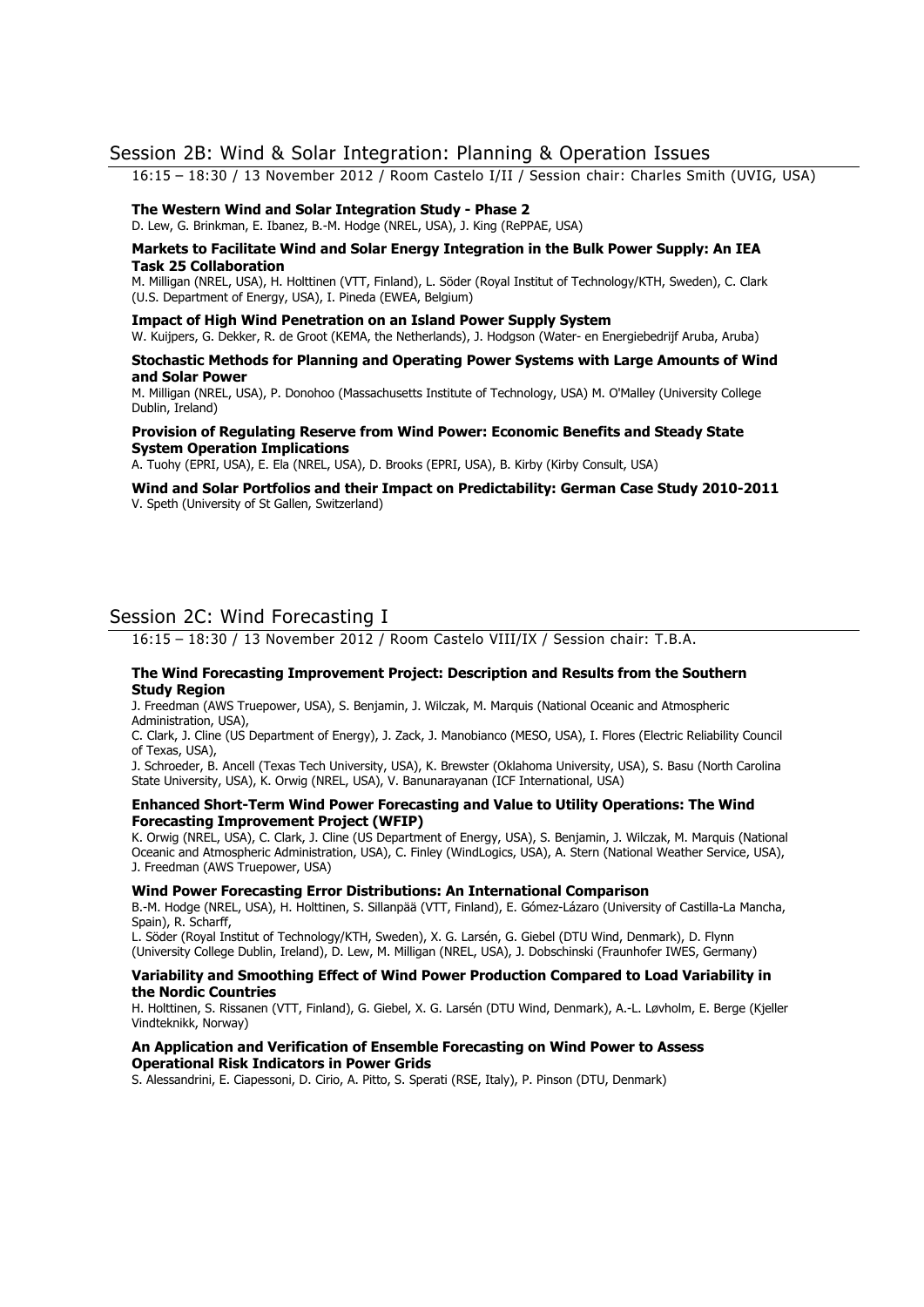# Session 3A: Grid Integration Experience I

08:30 – 10:40 / 14 November 2012 / Room Alfama / Session chair: Hannele Holttinen (VTT, Finland)

#### **The Connection Studies for 1200 MW Wind Power Integration in Portugal**

N. Taveira, Â. Mendonça, E. Quitmann (Enercon, Germany), C. L. Moreira, B. Silva (INESC Porto, Portugal), J. Moreira (REN, Portugal), C. Pereira da Silva (ENEOP, Portugal)

#### **System Integration of Renewable Energies from the Perspective of the Transmission System Operator**

C. Schulz (TenneT TSO, Germany)

**Analysing High Wind Shutdown on the Power System of Ireland**  P. Coughlan, J. O'Sullivan, N. Kamaluddin, F. McLoughlin (Eirgrid, Ireland)

#### **Ensuring Grid Code Harmonic Compliance of Wind Farms**  D. M. Joseph, P. Haigh, J. McCullagh (National Grid, United Kingdom)

**Integration of Wind Power Plants into the Electric System - The Brazilian Experience**  F. Arteiro, P. Gomes (ONS, Brazil)

# Session 3B: Modelling I

09:00 – 10:40 / 14 November 2012 / Room Castelo I/II / Session chair: Ana Estanqueiro (LNEG, Portugal)

#### **Progress in IEC 61400-27. Electrical simulation models for wind power generation**

P. Sørensen (DTU Wind, Denmark), B. Andresen (Siemens Wind Power, Denmark), J. Fortmann (REpower Systems, Germany), P. Pourbeik (EPRI, USA)

## **Implementation of IEC Generic Type 1 Model using RTDS**

S. T. Cha, Q. Wu, H. Zhao, J. Østergaard, I. Margaris, P. Sørensen, (DTU, Denmark)

#### **Implementation of IEC Standard Models for Power System Stability Studies**  I. Margaris, A. Hansen (DTU Wind, Denmark), J. Bech, B. Andresen (Siemens Wind Power, Denmark), P. Sørensen (DTU Wind, Denmark)

## **Adaptive Control of Grid-Connected Inverters Based on Online Grid Impedance Measurements**

M. Cespedes, J. Sun (Rensselaer Polytechnic Institute, USA)

# Session 3C: Offshore Transmission Systems

08:30 – 10:40 / 14 November 2012 / Room Castelo VIII/IX / Session chair: Markus Pöller (Germany)

## **Analyzing the Deployment of Large Amounts of Offshore Wind to Design an Offshore Transmission Grid in the United States**

E. Ibanez, T. Mai, L. Coles (NREL, USA)

#### **Wind Turbines and Transmission Systems for Offshore Wind Projects Currently in Planning Stages**

A. Madariaga, J. L. Martín, I. Martínez de Alegría, I. Zamora (University of the Basque Country [UPV/EHU], Spain), S. Ceballos (Tecnalia Reseach & Innovation, Spain)

#### **New Grid-Planning and Certification Approaches for the Large-Scale Offshore-Wind Farm Grid-Connection Systems**

C. Heising, R. Bartelt (Avasition, Germany), M. Koochack Zadeh, T. J. Lebioda, J. Jung (TenneT Offshore, Germany)

#### **Harmonic Amplification of the 576 MW Gwynt-y-Môr Offshore Wind Power Plant**

A. J. Hernandez Manchola (Siemens, Germany), S. Wijesinghe (RWE Innogy, United Kingdom), A. Shafiu (Siemens, United Kingdom)

#### **Sensitivity of Nodal Admittances in an Offshore Wind Power Plant to Parametric Variations in the Collection Grid**

V. Kersiulis, A. Holdyk, J. Holbøll (DTU, Denmark), I. Arana (DONG Energy, Denmark) WIW12-06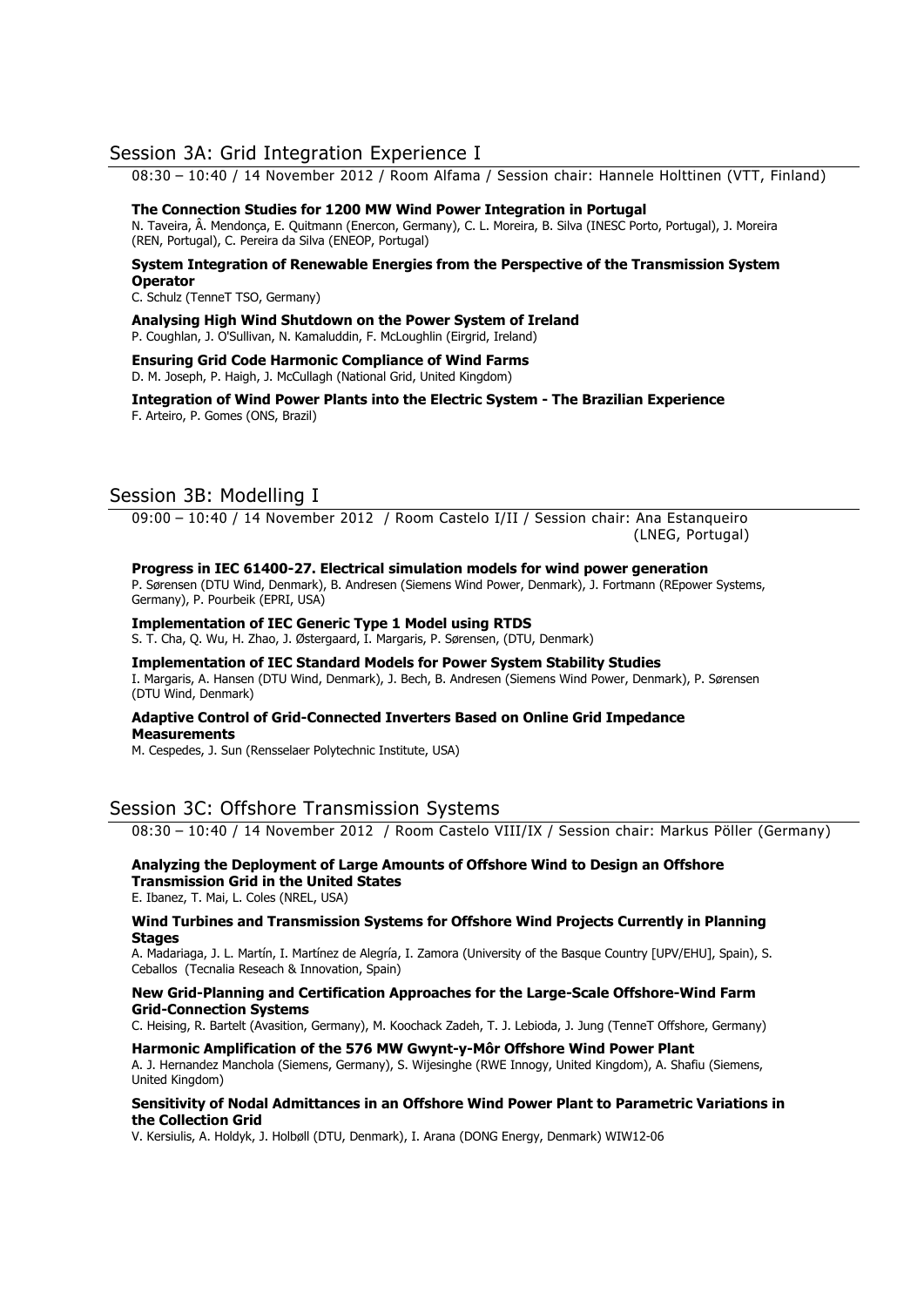# Session 4A: Wind Power Integration in REN's Grid – Part 1: Integration Procedures

11:20 – 13:00 / 14 November 2012 / Room Alfama / Session chair: Medeiros Pinto (REN, Portugal)

**Reinforcement of Portuguese Transmission Network Capacity to Receive New Renewable Power Production**  T. Rodrigues, F. Batista, A. Pitarma (REN, Portugal)

# **Wind Power Forecast**

Rui Pestana, A. R. Trancoso (REN, Portugal), J. D. Domingos (Technical University of Lisbon, Portugal)

#### **Wind Power Integration and its Impact on the Portuguese Transmission Grid Protection System**

J. E. Afonso, A. Q. dos Santos (REN, Portugal)

#### **Impact of Wind Power Integration in the Portuguese System Operation**  F. Ribeiro (REN, Portugal)

# Session 4B: HVDC Technology I

11:20 – 13:00 / 14 November 2012 / Room Castelo I/II / Session chair: T.B.A.

**Enhancing the Reliability of AC Transmission Networks by Using a Long Distance HVDC Link**  M. Fleckenstein, A. Wasserrab, G. Balzer, C. Neumann (Technical University of Darmstadt, Germany)

#### **Integration of Wind Power in Germany's Transmission Grid by using HVDC Links**  A. Wasserrab, M. Fleckenstein, G. Balzer (Technical University of Darmstadt, Germany)

**Simulation of the Large-Scale Offshore-Wind Farms Including HVDC-Grid Connections Using the Simulation Tool VIAvento** 

R. Bartelt, C. Heising, B. Ni (Avasition, Germany), M. Koochack Zadeh, T.J. Lebioda, J. Jung (TenneT Offshore, Germany)

**Barriers and Solutions for AC Low Voltage Fault Ride-through on Multi-terminal HVDC Grids**  B. Silva, C. Moreira, H. Leite, J. A. Peças Lopes (INESC TEC, Portugal)

#### **Analysis of Control Alternatives for Offshore Wind Farms Connected through a VSC-HVDC Link**

E. Belenguer, R. Vidal, H. Beltrán (University Jaume I, Spain), R. Blasco-Giménez (Politechnical University of Valencia, Spain)

# Session 4C: Integrating Issues and Solutions I

11:20 – 13:00 / 14 November 2012 / Room Castelo VIII/IX / Session chair: Eckehard Tröster (Energynautics, Germany)

#### **Integration of Wind Power into Existing Transmission Network by Dynamic Overhead Line Rating**

J. Fu, D. J. Morrow, S. M. Abdelkader (Queen's University Belfast, United Kingdom)

#### **Challenges, Experiences and Possible Solutions in Transmission System Operation with Large Wind Integration**

Z. Liu, L. van der Sluis (Delft University of Technology, the Netherlands), W. Winter, H. Paeschke (TenneT TSO, Germany), R. Becker, C. Weber (University of Duisburg-Essen, Germany), J. Eickmann, C. Schroeders (RWTH Aachen, Germany), F. Oldewurtel, L. Roald, T. Krause (ETH Zurich, Switzerland), M. Rogge, P. Gilsdorf (Amprion, Germany), P. Wajant (TransnetBW , Germany)

#### **Small Signal Stability Impact of Large Wind Penetration in UK Power System**

L. Kunjumuhammed, B. C. Pal (Imperial College London, United Kingdom), K. Anaparthi (GE Global Research, Germany), S. Kuenzel (Imperial College London, United Kingdom)

#### **Operation of Wind Power Plants in High Impedance Grids - Loss of Stability Control for Maximizing Wind Power vs. Power Quality**

V. Diedrichs (University of Applied Sciences Wilhelmshaven, Germany), A. Beekmann, K. Busker, S. Nikolai, F. Kentler (Enercon, Germany)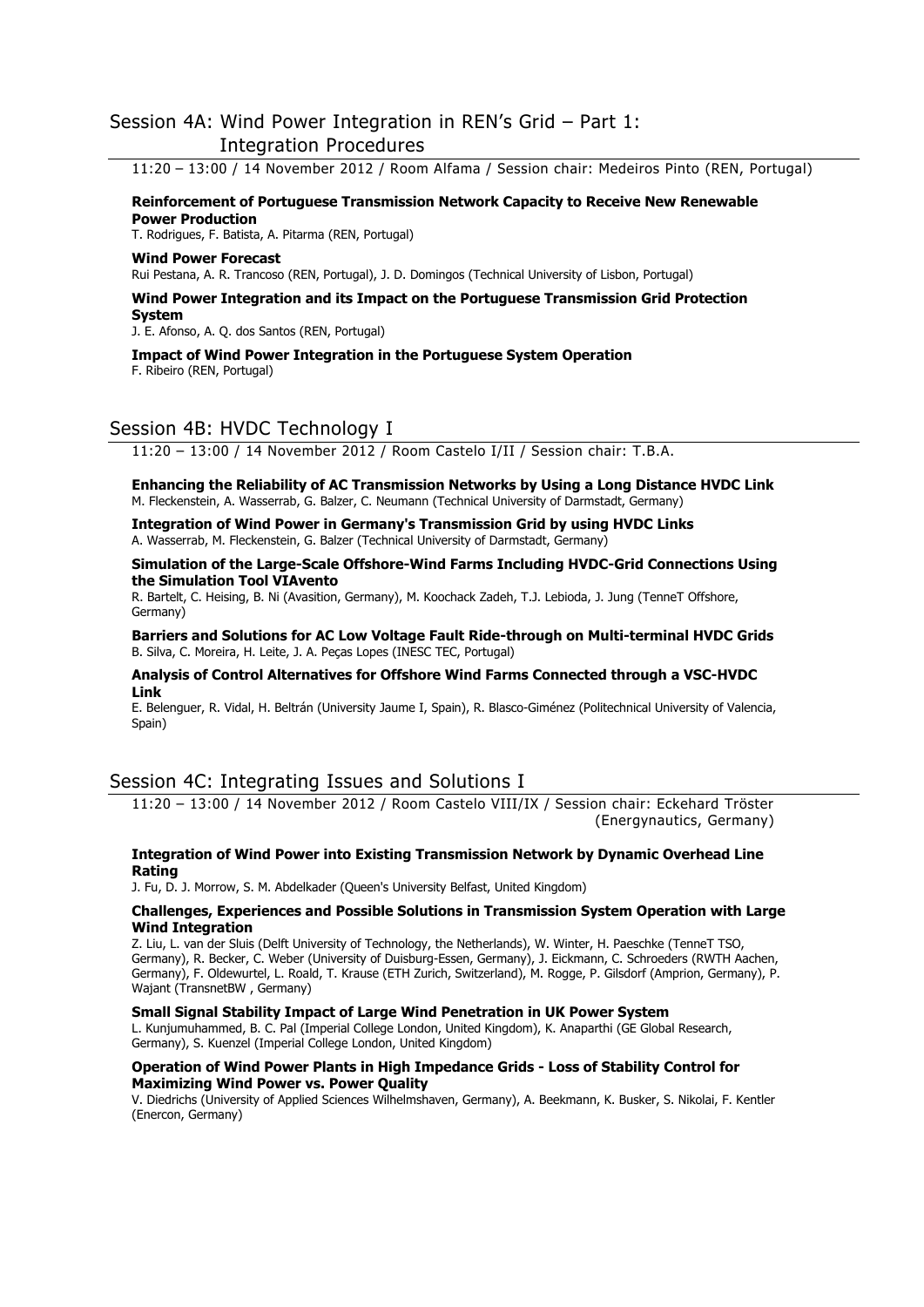# Session 5A: Wind Power Integration in REN's Grid – Part 2: Innovations

14:00 – 15:40 / 14 November 2012 / Room Alfama / Session chair: Rui Pestana (REN, Portugal)

#### **Multi-TSO Cross Border Balancing Mechanism**

M. L. Llorens (REE, Spain), P. Pereira (REN, Portugal), L. Apoyan (RTE, France), L. Moreno, P. Junco, J. Arenillas, J. I. de la Fuente (REE, Spain), C. Chabanne, G. Barbieri (RTE, France)

#### **Integrating Renewable Energy Sources in the Portuguese Power System - New Generation Adequacy Indicators**

N. Martins, J. Santos, M. Damas (REN, Portugal)

#### **Connection of the First Pump - Storage Variable Speed Machines in Portugal: TSO Main Requirements**

M. Matos Fernandes (REN, Portugal)

#### **Application of FACTS Devices to Improve System Security**

P. N. Pereira Barbeiro, C. L. Moreira, J. A. Peças Lopes (INESC Porto, Portugal), A. Reis Rodrigues, J. Moreira, N. Rosado (REN, Portugal)

# Session 5B: Wind Forecasting II

14:00 – 15:40 / 14 November 2012 / Room Castelo I/II / Session chair: João P. S. Catalão (University of Beira Interior, Portugal)

**Icing Warnings in Wind Power Predictions - Practical Experiences for Sites in the U.S.**  J. Schmelter, U. Focken, M. Lange (energy & meteo systems, Germany)

**Spatio-temporal Correction of Probabilistic Wind Power Forecasts**  J. Tastu, P. Pinson, H. Madsen (DTU, Denmark)

**Spatial-Temporal Analysis of Wind Power Forecast Errors for West-Coast Norway**  P. Preede Revheim, H.-G. Beyer (University of Agder, Norway)

#### **Real-time Energy Resources Scheduling Considering Short-term and Very Short-term Wind Forecast**

M. Silva, T. Sousa, H. Morais, Z. Vale (GECAD Polytechnic of Porto, Portugal)

# Session 5C: Integrating Issues and Solutions II

14:00 – 15:40 / 14 November 2012 / Room Castelo VIII/IX / Session chair: T.B.A.

#### **Influence of the Fluctuating Increasing Wind and Solar Power Input into the Electrical Power Grid onto the Thermal Power Plant Operation**

E. Hassel, S. Meinke, J. Nocke, M. Hübel, C. Ziems, H. Weber (University of Rostock, Germany)

**Wind Integration in Japan: Current Status and Future Challenges**  Y. Yasuda (Kansai University, Japan), J. Kondoh (National Institute of Advanced Industrial Science and Technology, Japan), T. Tsuji, T. Oyama (Yokohama National University, Japan)

**Generation System Adequacy in Europe: Application of a Multi-area Reliability Calculation**  B. Hasche, M. Wattiau, K. Grave, R. Kuwahata (Ecofys, Germany)

**A Probabilistic Approach to Quantifying the Contribution of Variable Generation and Transmission to System Reliability** 

E. Ibanez, M. Milligan (NREL, USA)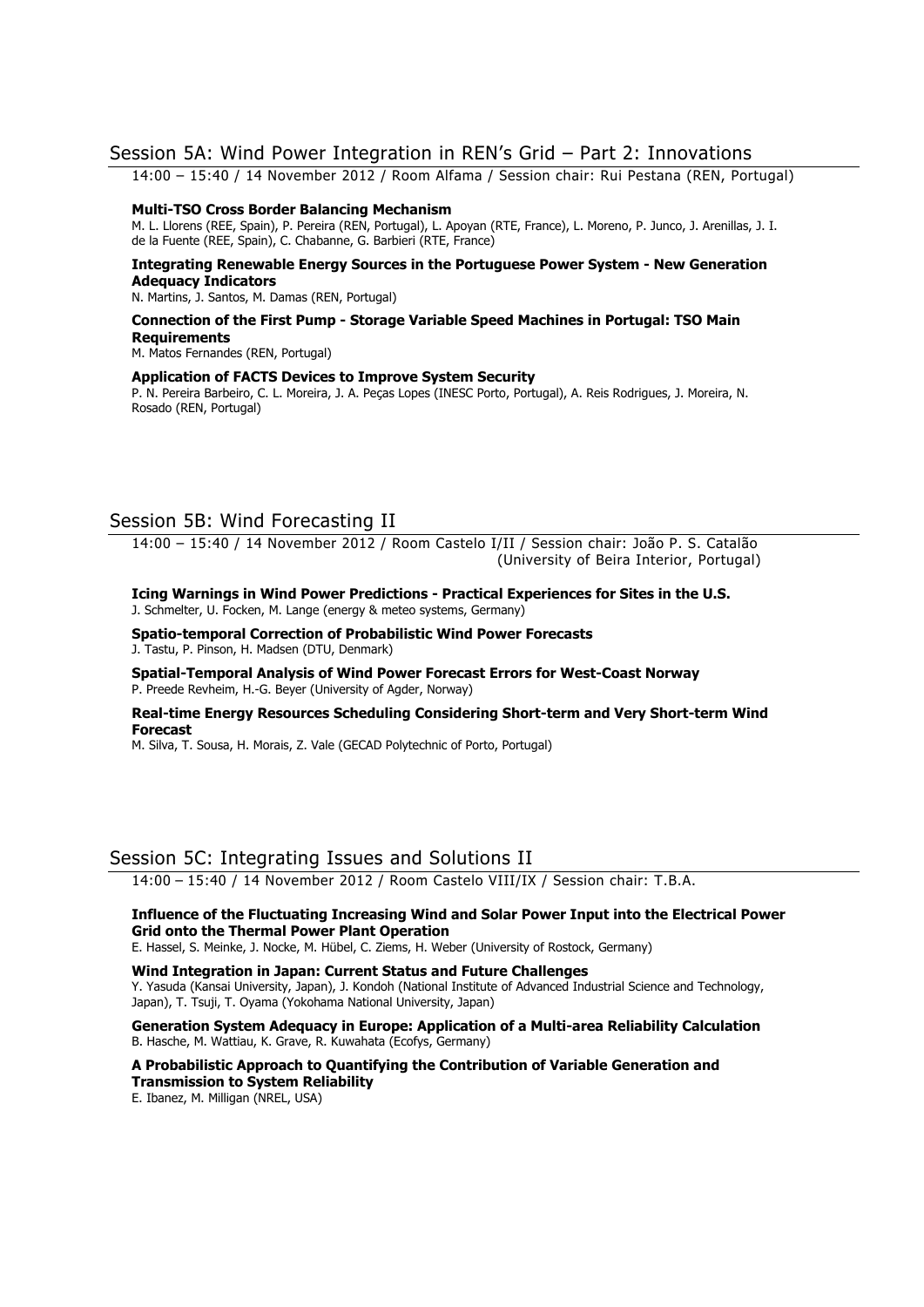# Session 6A: Grid Integration Studies

16:15 – 18:30 / 14 November 2012 / Room Alfama / Session chair: T.B.A.

#### **Task 25 - Recommendations for Wind Integration Studies**

H. Holttinen (VTT, Finland) M. O'Malley, J. Dillon, D. Flynn (University College Dublin, Ireland), M. Milligan (NREL, USA), L. Söder (Royal Institut of Technology/KTH, Sweden), A.Orths, H.Abildgaard (Energinet.dk, Denmark), J. C. Smith (UVIG, USA), F. Van Hulle (EWEA, Belgium)

#### **System-wide Impacts of High Penetrations of Wind Power Affecting Power System Planning, Operation, and Security**

R. Kuwahata (Energynautics/Ecofys, Germany), T. Ackermann (Energynautics, Germany)

#### **Methodologies for Studying System-wide Impacts of Wind Power on Transmission System Planning, Operation and Security**

T. Ackermann (Energynautics, Germany), R. Kuwahata (Ecofys, Germany)

**Dynamic Studies for Wind Farm Connections to the Irish Power System**  T. Gallery, C. McCarthy, J. McGuckin, S. Grimes (Eirgrid, Ireland)

#### **Impact of Wind Generation in the Technical Operation of the Systems with High Penetration of Wind**

J. M. Rivier de Abbad, P. Ostos Nieto (Iberdrola Renewables, Spain)

# Session 6B: Reactive Power Support Issues

16:15 – 18:30 / 14 November 2012 / Room Castelo I/II / Session chair: Math Bollen (Luleå University of Technology, Sweden)

#### **Coordinated Voltage Control for Multiple Wind Plants in Eastern Wyoming: Analysis, Field Experience and Validation**

N. Miller, J. MacDowell, G. Chmiel, R. Konopinski, D. Gautam (GE Energy, USA), G. Laughter, D. Hagen (PacifiCorp, USA)

#### **On Wind Power Plant Voltage Control Response Characteristics from the Perspective of Planning of Stability Restricted Transmission Network**

A. Harjula, T. Rauhala (Fingrid Oyj, Finland), B. C. Pal (Imperial College London, United Kingdom), A.-J. Nikkilä (Fingrid Oyj, Finland), L. P. Kunjumuhammed (Imperial College London, United Kingdom)

#### **Coordinated Reactive Power Control Meet Québec's Interconnection Requirements for Wind Power Plants**

S. El Itani, M. Dernbach (REpower Systems, Germany), S. Williams, M. Bishop (S&C Electric Company, USA)

#### **Dynamic Voltage Support of Decentralized Power Generators - Effects, Benefits and Risks**  S. Ledwon, F. Kalverkamp, J. Langstädtler, B. Schowe-von der Brelie (FGH, Germany)

#### **Use of a Deadband in Reactive Power Control Requirements for Wind Turbines in European Grid Codes**

J. Fortmann (REpower Systems, Germany), I. Erlich (University of Duisburg-Essen, Germany)

#### **Unit Commitment Considering Regional Synchronous Reactive Power Requirements: Costs and Effects**

P. Cuffe (University College Dublin, Ireland), A. Tuohy (EPRI, USA), E. Lannoye, A. Keane (University College Dublin, Ireland)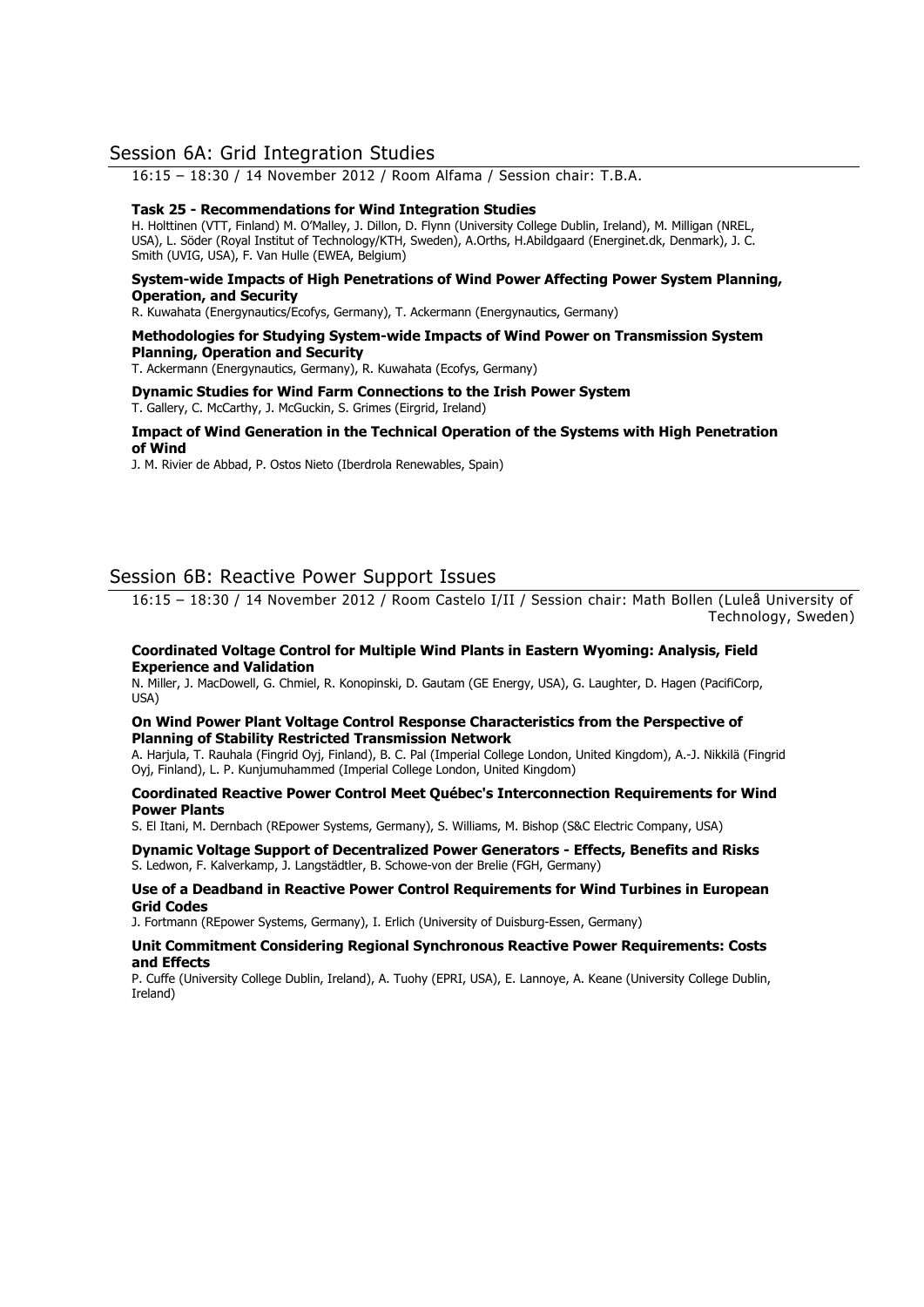# Session 6C: Market Issues

16:15 – 18:30 / 14 November 2012 / Room Castelo VIII/IX / Session chair: T.B.A.

#### **A Comparison Between Intraday Market and Capacity Market to Deal with Wind Power Forecasting Errors**

W. de Boer, G. Dekker, J. Frunt, M. Duvoort (DNV-KEMA, the Netherlands), A. Jokic (Faculty of Mechanical Engineering and Naval Architecture, Croatia)

#### **Impact of Control Reserve Provision of Wind Farms on Regulating Power Costs and Balancing Energy Prices**

M. Jansen, M. Speckmann, R. Schwinn (Fraunhofer IWES, Germany)

**Analysing the Effects of Future Generation and Grid Investments on the Spanish Power Market, with Large Scale Wind Integration, Using PLEXOS for Power Systems**  P. Panagiotakopoulou (Energy Exemplar [Europe], United Kingdom)

**Power System Economic Loading with Emergency Reserve Provision from Wind**  X. Tang, B. Fox, K. Li (Queen's University Belfast, United Kingdom)

**The Impact of Different Wind and Solar Portfolios on Spot Market Prices - A Market Model**  V. Speth (University of St Gallen, Switzerland), A. Klein (University of Applied Sciences Mannheim, Germany

#### **EU PowerNet -A Busniness Model for a Cooperative to Overcome National Legacy in Electricity Infrastructure Investment - A Proposal to Organise Knowledge, Decision Making and Investment Management**

W. Dik (Delft University of Technology, the Netherlands), S. Hoonhout, F. Rusting (EU PowerNet, the Netherlands), C. A. de Feyter (2thepoint Consultants, the Netherlands)

**Economic Comparison of Technical Options to Increase Power System Flexibility**  J. Kiviluoma, E. Rinne, N. Helistö (VTT, Finland)

# Session 7A: Grid Integration Experience II

08:30 – 10:40 / 15 November 2012 / Room Alfama / Session chair: Nicholas W. Miller, (GE Energy, USA)

#### **Impacts of Renewable Generation on Fossil Fuel Unit Cycling: Costs and Emissions**

G. Brinkman, D. Lew (NREL, USA), N. Kumar, S. Lefton (Intertek-APTECH, USA), S. Venkataraman, G. Jordan (GE Energy, USA

#### **Forecast of the Installed Capacity for Renewable Energy Installations and its Influence on the Grid Extensions in the State of Brandenburg**

H. Schwarz, K. Pfeiffer (Brandenburg University of Technology, Germany), J. Zeidler (MITNETZ Strom, Germany), S. Schulz (50Hertz Transmission, Germany), S. Dorendorf (E.ON edis, Germany)

#### **Pushing the Distribution System to its Limits and Beyond: A Case Study on Wind Integration in Germany**

E. Tröster, S. Langanke (Energynautics, Germany), B. Betz (EWR Netz, Germany)

**Voltage Stability at Hydropower Stations Influenced by Close-located Wind Farms**  E. Lidström, D. Wall, J. Persson (Vattenfall R&D, Sweden), U. Lundin (Uppsala University, Sweden)

#### **Renewable Generation Dispatch Optimization Technology and Decision Support System under Non-market Environment**

P. Li, Y. Huang, C. Liu (China Electric Power Research Institute, China)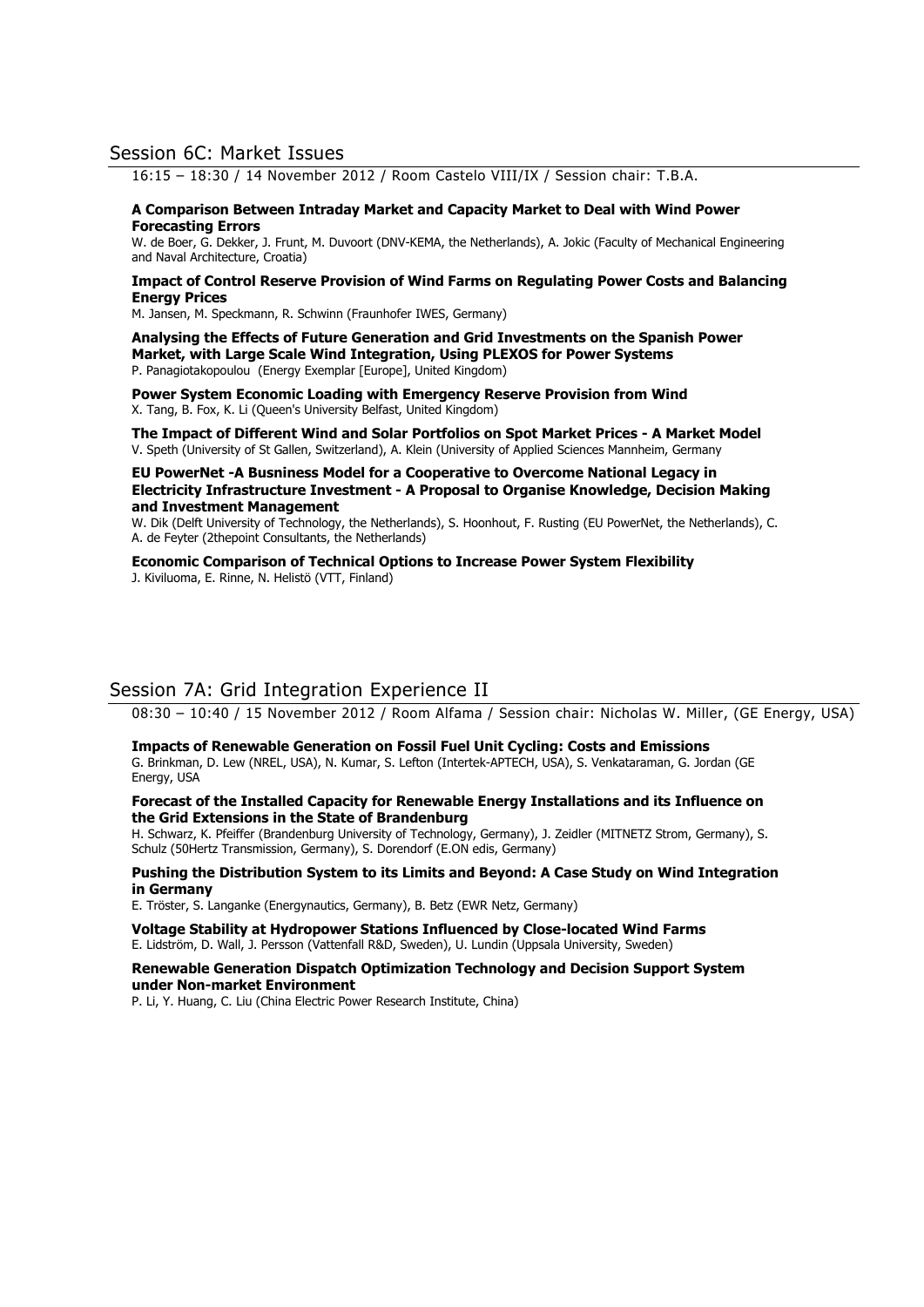# Session 7B: Means for Power Balancing

08:30 – 10:40 / 15 November 2012 / Room Castelo I/II / Session chair: Markus Fischer (Enercon, Germany)

#### **Emulated Inertial Response from Wind Turbines: The Case for Bespoke Power System**

#### **Optimisation**

L. Ruttledge, D. Flynn (University College Dublin, Ireland)

#### **Contribution of Energy Storage for Large-scale Integration of Variable Generation**

A. Estanqueiro (LNEG, Portugal), A. Årdal (SINTEF, Norway), C. O'Dwyer, D. Flynn (University College Dublin, Ireland), D. Huertas-Hernando (SINTEF, Norway), D. Lew (NREL, USA), E. Gómez-Lázaro (University of Castilla-La Mancha, Spain), E. Carlini (Terna, Italy), E. Solvang (SINTEF, Norway), E. Ela (NREL, USA), J. Kiviluoma (VTT, Finland), L. Rodrigues (LNEG, Portugal), M. Amelin (Royal Institut of Technology/KTH, Sweden)

# **Winning End Users Active Support to Demand Side Response**

J. Osorio (REN, Portugal), A. Estanqueiro (LNEG, Portugal)

#### **Consideration of the Load-Frequency Control and Performance of the Continental European Power System during Large Imbalances**

J.E.S. de Haan, M. Aliano (Eindhoven University of Technology, the Netherlands), J. Frunt (DNV KEMA, the Netherlands), W. Kling (Eindhoven University of Technology, the Netherlands)

#### **Managing the Variability of Supply in the European Power System with High Wind Energy Penetration**

J. Corbett, D. Carroll, H. Laurie (Mainstream Renewable Power, Ireland), B. Hurley (Wind Site Evaluation, Ireland), A. M. Foley (Queen's University Belfast, United Kingdom)

# **Control, Regulation and Storage Systems to Optimize the Integration of Wind Power**

M. Gascó (University of Alicante, Spain), A. Ríos (European University of Madrid, Spain)

# Session 7C: Harmonic Issues

08:30 – 10:40 / 15 November 2012 / Room Castelo VIII/IX / Session chair: Brendan Fox (Queen's University Belfast, United Kingdom)

#### **Propagation of Harmonic Emission from the Turbines through the Collection Grid to the Public Grid**

U. Axelsson, A. Holm (Vattenfall R&D, Sweden), M. Bollen, K. Yang (Luleå University of Technology, Sweden)

**Harmonic Model of the Network Bridge Power Converter for Wind Turbine Harmonic Studies**  P. Brogan, N. Goldenbaum (Siemens Wind Power, United Kingdom)

**Harmonic Analysis in a Distribution System with Wind Generation using DFIG**  J. Mirzaei (Monenco Consulting Engineering, Iran)

**Application of Transfer Function Based Harmonic Study Method to an Offshore Wind Farm**  Y. Chen, M. Bollen (STRI AB, Sweden), M. Martins (Alstom Wind, Spain)

**Harmonic Analysis of Wind Turbines Including Measurements, Data Analysis, Modelling**  L. H. Kocewiak (DONG Energy, Denmark), N. Goldenbaum (Siemens Wind Power, United Kingdom)

**Type-III Wind Power Plant Harmonic Emissions - Field measurements and aggregation guidelines for adequate representation of harmonics** 

C. Larose, R. Gagnon (IREQ/Hydro-Québec, Canada), P. Prud'Homme, M. Fecteau, M. Asmine (Hydro-Québec, Canada)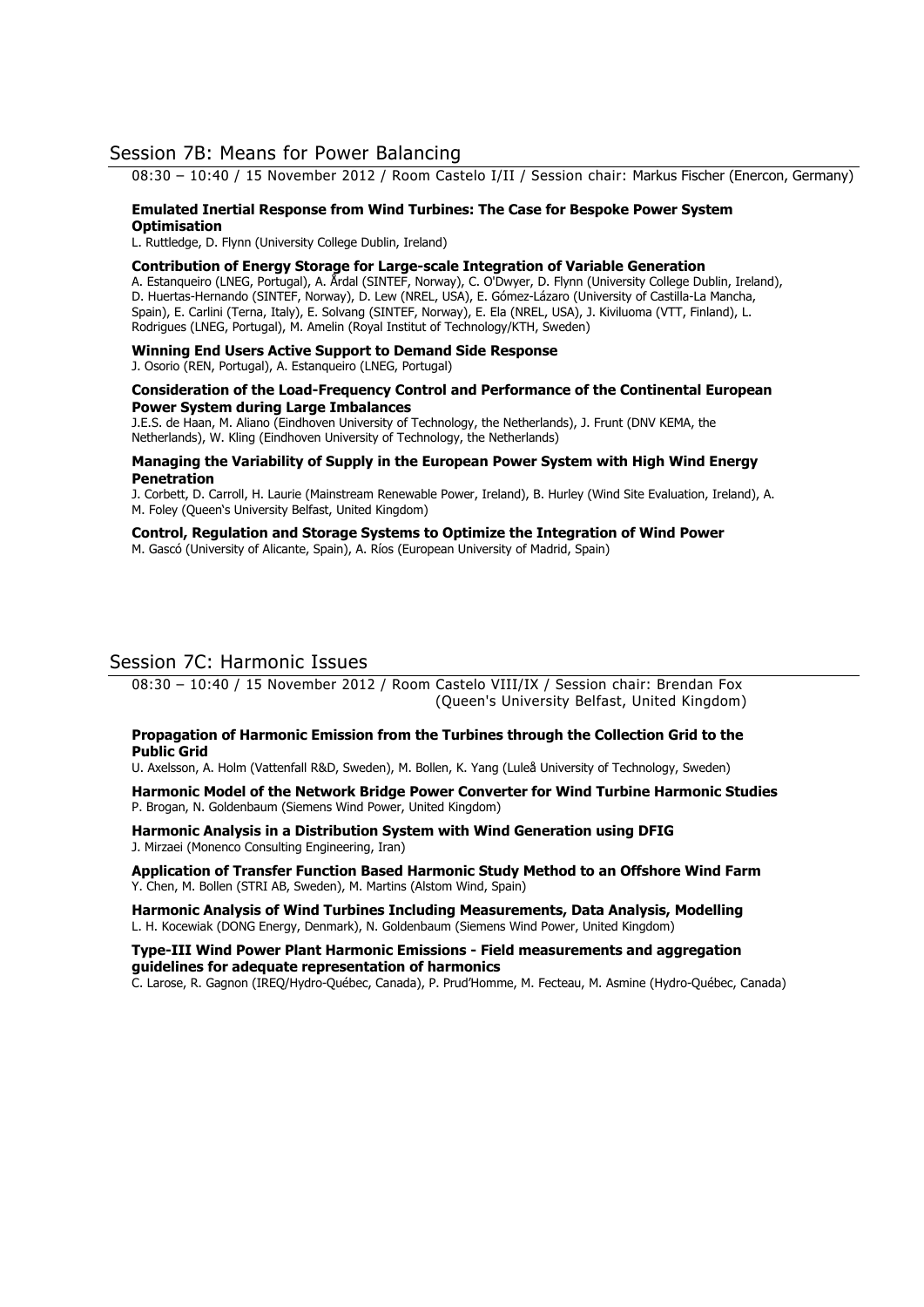# Session 8A: Offshore Wind Power Plants

11:20 – 13:00 / 15 November 2012 / Room Alfama / Session chair: Michael Nørtoft Frydensbjerg (Siemens Wind Power, Denmark)

#### **Wind Power Plants Inertial Response Capability Considering Wake Effect**

S. Kuenzel, L. P. Kunjumuhammed, B. C. Pal (Imperial College London, United Kingdom), I. Erlich (University of Duisburg-Essen, Germany)

#### **Off-Shore Wind Power Plant Modelling Precision and Efficiency in Electromagnetic Transient Simulation Programs**

U. Karaagac, H. Saad, J. Mahseredjian (Polytechnical School of Montreal, Canada), S. Jensen, L. Cai (REpower, Germany)

#### **Future of Offshore Wind - Pilot Installation of a 2MW WindFloat® System**  A. Weinstein, C. A. Cermelli (Principle Power, USA)

#### **Spreadsheet Based Methodology to Assess Offshore Wind Capacity Factors in Project Planning Stage**

A. Madariaga, J. L. Martín, I. Martínez de Alegría (University of the Basque Country [UPV/EHU], Spain) , S. Ceballos (Tecnalia Research & Innovation, Spain), O. Anaya-Lara (Strathclyde University, United Kingdom)

# Session 8B: Wind Forecasting III

11:20 – 13:00 / 15 November 2012 / Room Castelo I/II / Session chair: Hans-Peter Waldl (Overspeed, Germany)

#### **Portfolio Effect of Wind Power Plants Based on Wind Regime Dependency: Portugal Case-Study**

N. F. Jorge, C. Trivino, J. M. Marco (GL Garrad Ibérica, Portugal)

**Wind Power Forecasting Error Frequency Analyses for Operational Power System Studies**  A. R. Florita, B.-M. Hodge, M. Milligan (NREL, USA)

**Economic Evaluation of Short-Term Wind Power Forecasts in ERCOT: Preliminary Results**  K. Orwig (NREL, USA), V. Banunarayanan, S. Nasir (ICF International, USA), B.-M. Hodge, G. Brinkman, E. Ela, M. Milligan (NREL, USA), J. Freedman (AWS Truepower, USA)

#### **Common Characterization of Variability and Forecast Errors of Variable Energy Sources and their Mitigation Using Reserves in Power System Integration Studies**

N. Menemenlis, M. Huneault (IREQ/Hydro-Québec, Canada), A. Robitaille (Hydro-Québec, Canada), H. Holttinen (VTT, Finland)

## **Use of Offsite Data to Improve Short Term Ramp Forecasting**

A. Suzukui (GL Garrad Hassan, United Kingdom), P. Shaw, C. Collier (GL Garrad Hassan, USA), J. Parkes (GL Garrad Hassan, United Kingdom), L. Landberg (GL Garrad Hassan, Denmark)

# Session 8C: Frequency/Inertia Response

11:20 – 13:00 / 15 November 2012 / Room Castelo VIII/IX / Session chair: Poul Ejnar Sørensen (DTU Wind, Denmark)

**Ancillary Services for the European Grid with High Shares of Wind and Solar Power**  F. Van Hulle (EWEA, Belgium), H. Holttinen, J. Kiviluoma (VTT, Finland) N. Cutululis (DTU, Denmark)

**Assessment and Implementation of Inertial Response from Variable Speed Wind Turbines**  G. Xu, L. Xu, J. Morrow (Queen's University Belfast, United Kingdom)

**Delivering Combined Droop and Inertial Response from Wind Plant to the GB Power System**  L. Wu, D. Infield (University of Strathclyde, United Kingdom)

#### **Real-time System-wide Inertia Estimation in Power Systems with High Wind Penetration Levels**

M. R. Bank Tavakoli, M. Power, L. Ruttledge, D. Flynn (Unversity College Dublin, Ireland)

# **Frequency Controlling Wind Power - Modelling of Control Strategies**

M. Wang-Hansen, R. Josefsson, H. Mehmedovic (ÅF, Sweden)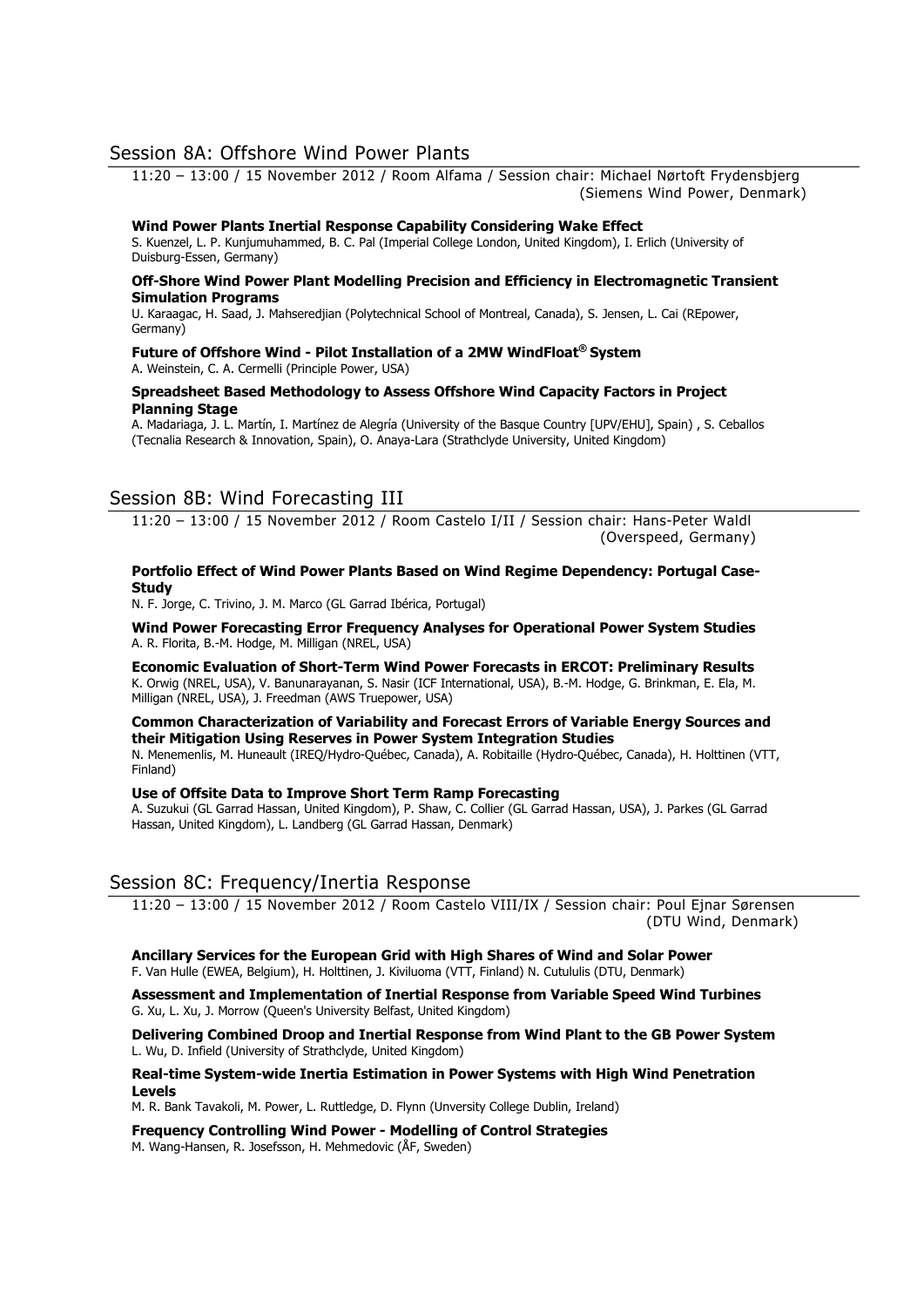# Session 9A: HVDC Technology II

14:00 – 15:40 / 15 November 2012 / Room Alfama / Session chair: T.B.A.

#### **Power-electronic Asset Characteristics for HVDC-connected Offshore Grids**

C. Heising, D. Meyer, R. Bartelt (Avasition, Germany), M. Koochack Zadeh, T. J. Lebioda, J. Jung (TenneT Offshore, Germany)

#### **Investigation of Steady State Operation and Dynamic Performance of a MMC Based HVDC Link**

E. N. Abildgaard, Ø. A. Rui (Statnett, Norway), M. Molinas (Norwegian University of Science and Technology, Norway)

**Reliability Analysis of HVDC Grid Combined with Power Flow Simulation**  Y. Yang, T. Langeland, J. Solvik (DNV, Norway), E. Stewart (DNV KEMA, USA)

#### **Examination of Fault Ride-Through Methods for Off-Shore Wind Farms Connected to the Grid through VSC-Based HVDC Transmission**

U. Karaagac, J. Mahseredjian, H. Saad (Polytechnical School of Montreal, Canada), S. Jensen, L. Cai (REpower, Germany)

# Session 9B: Grid Code Issues

14:00 – 15:40 / 15 November 2012 / Room Castelo I/II / Session chair: T.B.A.

#### **50/60 Hz Grid Code Test and Verification Experience**

Z. Fan (GermanischerLloyd, Germany), J. Meggers (GL Garrad Hassan, Germany), T. Wehrend, T. Gehlhaar (Germanischer Lloyd, Germany)

**FGW's Experiences with and Solutions for the Integration of Renewables into the German Grid** 

J. Rauch (FGW, Germany), J. Möller (M.O.E., Germany)

**Transient Control of Grid-connected Converters for Wind Turbines to Fulfill Future Grid Codes** D. Tong, X. Yuan, J. Hu (Huazhong University of Science and Technology, China)

**Flexible Fault Ride Through of DFIG Wind Turbines with DC-Chopper Solution**  C. Wessels, M. Laubrock, U. Bellgardt (Nordex Energy, Germany), A. Genius (Woodward Kempen, Germany)

# **The Influence of Reactive Current on Wind Farm LVRT Behavior**

Q. Li, M. Zhang, J. He, S. Qin (China Electric Power Research Institute, China)

# Session 9C: Modelling II

14:00 – 15:40 / 15 November 2012 / Room Castelo VIII/IX / Session chair: Jens Fortmann (REpower Systems, Germany)

**Generic Simplified Simulation Model for DFIG with Active Crowbar**  F. Jiménez Buendía (Gamesa, Spain), B. Barrasa Gordo (Assystem Iberia, Spain)

#### **A Wide-Band Equivalent Model for the Full-Converter Based (Type-4) Wind Power Plant**  D. N. Hussein, R. Iravani (University of Toronto, Canada)

**Power System Modelling at the Interplay of Markets, Control and Engineering**  J. Frunt, G. Dekker, W. de Boer, M. Duvoort (DNV KEMA, the Netherlands)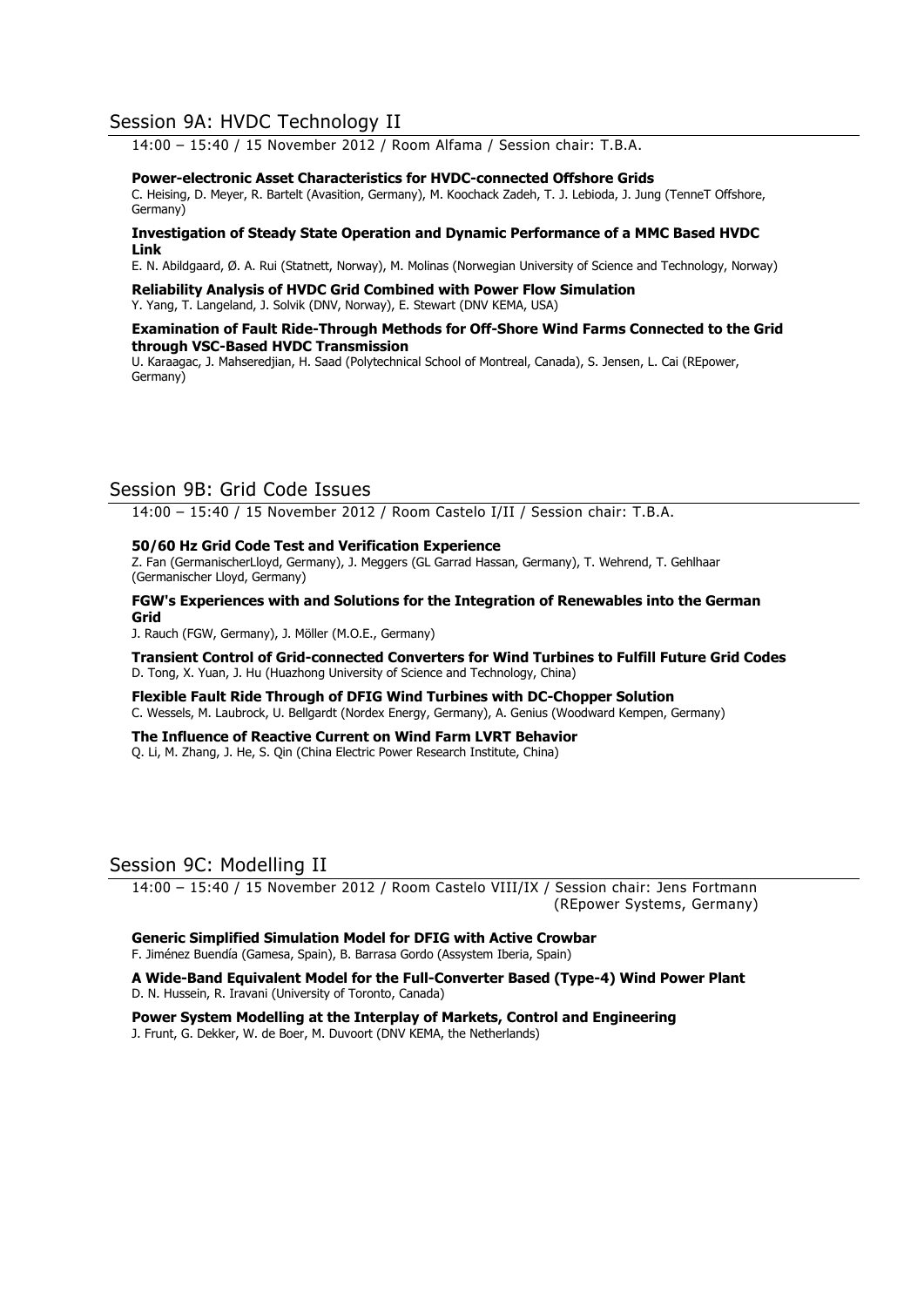# Session 10: Closing Session – Podium Discussions

16:00 – 17:00 / 15 November 2012 / Room Alfama / Session chair: T.B.A.

#### **Podium discussions -Participants:**

Paul Gardner (GL Garrad Hassan, United Kingdom) et al.

#### **The contributions and discussions of this session are not part of the proceedings.**

# Poster Presentations

**ACE-netting Between Germany, Western Denmark, the Netherlands and Switzerland**  J.E.S. de Haan, A. Virag, I. Lampropoulos (Eindhoven University of Technology, the Netherlands), J. Frunt (DNV KEMA, the Netherlands), W. Kling (Eindhoven University of Technology, the Netherlands)

**Grid Integration Aspects within Wind Farm Projects** 

R. van de Sandt, H. Bußmann (Fichtner, Germany)

**Schematic Network Based on German Power System to Support Research Projects**  F. Florez, T. Degner (Fraunhofer IWES, Germany), S. Mesa (XM TSO, Colombia)

**Virtual Power Players Dealing With Excessive Wind Power Situations Using Real Time Pricing**  P. Faria, Z. Vale, H. Morais (GECAD Polytechnic of Porto, Portugal)

**Small-Signal Stability Analysis of DC-Link Voltage Control System Affected by Synchronization Control in a Wind Turbine Connected to Weak Grid**  Y. Huang, X. Yuan, J. Hu (Huazhong University of Science and Technology, China)

**Comparing Two Statistical Local Wind Power Forecasting Methodologies**  A. Arnoldt, M. Agsten, P. Bretschneider (Fraunhofer IOSB-AST, Germany)

**Regulation of the Wind Power Production: Contribution of the Electric Vehicles and Other Energy Storage Systems** 

C. B. Mateus, A. Estanqueiro (LNEG, Portugal)

**Wind Energy Management for Smart Grids with Storage Systems**  M. Gascó (University of Alicante, Spain), A. Rios (European University of Madrid, Spain)

**Grid Integration Study of a Wind Farm in a 220 kV Grid**  E. Teixeira, C. Alvarez-Ortega (Energy to Quality, Spain)

**Wind Turbines for Bridge Structures and for Built-Environment Wind Turbines**  L. Åkesson (SP Technical Research Institute of Sweden, Sweden)

**Examining the Variability of Wind Power Output in the Regulation Timeframe**  B.-M. Hodge, S. Shedd, A. Florita (NREL, USA)

**Modelling Wind Speed Parameters for Computer Generation of Wind Speed in Flanders**  M. Gay, M. Van Dessel (Lessius Mechelen,Belgium), J. Driesen (KULeuven, Belgium)

**Evaluation of Different Operational Strategies for Lithium Ion Battery Systems Connected to a Wind Turbine for Primary Frequency Regulation and Wind Power Forecast Accuracy Improvement** 

M. Świerczyński, D. I. Stroe, A. I. Stan, R. Teodorescu, S. J. Andreasen (Aalborg University, Denmark)

**Offshore Grid Transmission Planning Using Approximated HVDC Power Flows**  S. Shariat Torbaghan, B. G. Rawn, M. Gibescu, M. van der Meijden (TU Delft, the Netherlands)

**Artificial Intelligence to Predict Short-term Wind Speed**  T. Pinto, J. Soares, S. Ramos, Z. Vale (Polytechnic of Porto, Portugal)

**Evaluation of Planetary Boundary Layer Parameterizations in the WRF Model for Wind Energy Applications at Ceará State, Brazil** 

C. Melo, P. Carvalho (DEE - UFC, Brazil), J. Leal Júnior (FÍSICA - UECE, Brazil)